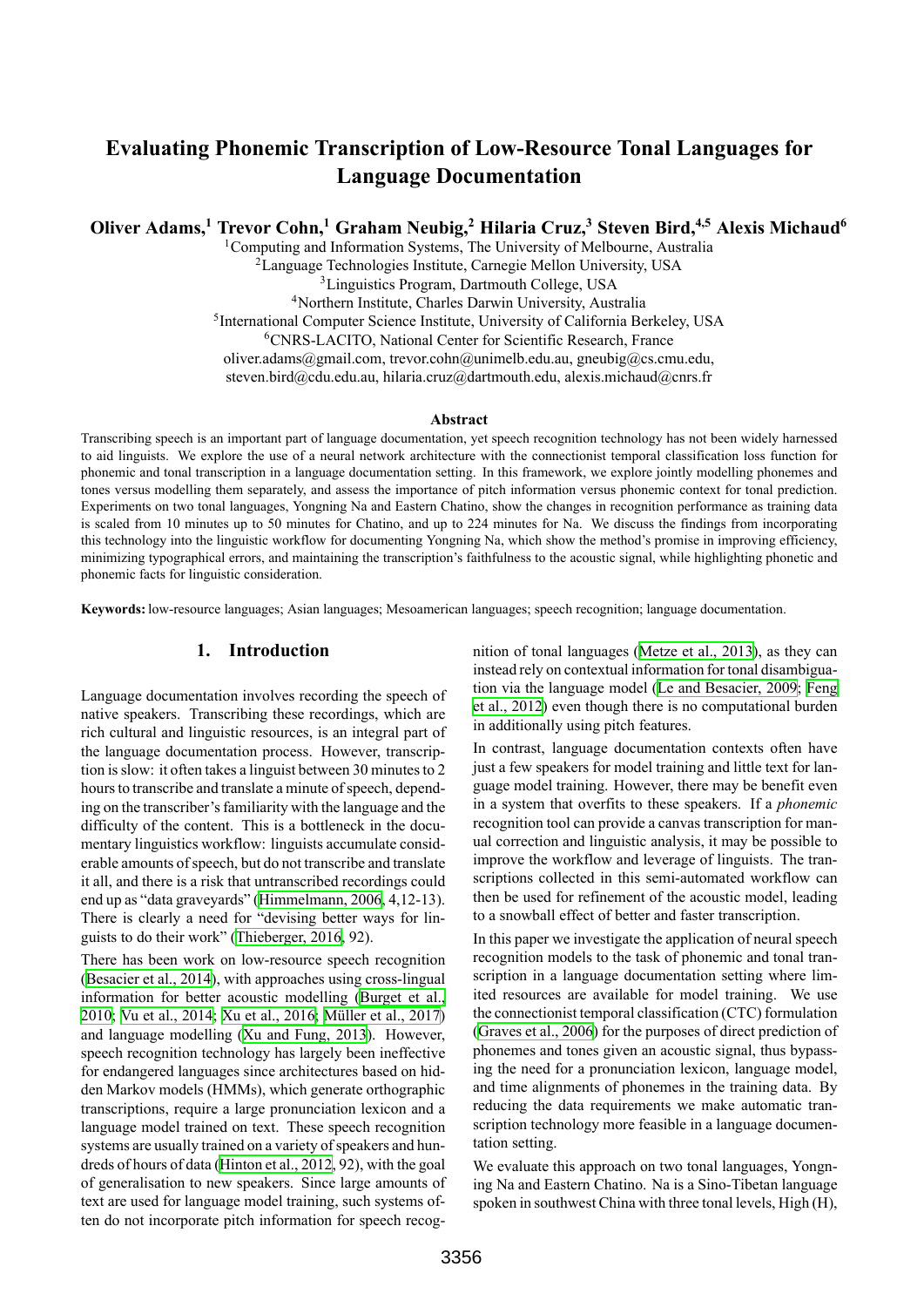Mid (M) and Low (L), and a total of seven tone labels. Eastern Chatino, spoken in Oaxaca, Mexico, has a richer tone set but both languages have extensive morphotonology([Cruz](#page-8-8) [and Woodbury, 2006](#page-8-8); [Cruz, 2011;](#page-8-9) [Michaud, 2017](#page-8-10)). Overall estimates of numbers of speakers for Chatino and Na are similar, standing at about 40,000 for both [\(Simons and Fen](#page-9-5)[nig, 2017\)](#page-9-5), but there is a high degree of dialect differentiation within the languages. The data used in the present study are from the Alawa dialect of Yongning Na, and the San Juan Quiahije (SJQ) dialect of Eastern Chatino; as a ruleof-thumb estimate, it is likely that these materials would be intelligible to a population of less than  $10,000$  $10,000$ .<sup>1</sup>

Though a significant amount of Chatino speech has been transcribed([Chatino Language Documentation Project,](#page-8-11) [2017](#page-8-11)), its rich tone system make it a useful point of comparison for our explorations of Na, the language for which automatic transcription is our primary practical concern. Though Na has previously had speech recognition applied in a pilot study([Do et al., 2014\)](#page-8-12), phoneme error rates were not quantified and tone recognition was left as future work. We perform experiments scaling the training data, comparing joint prediction of phonemes and tones with separate prediction, and assessing the influence of pitch information versus phonemic context on phonemic and tonal prediction in the CTC-based framework. Importantly, we qualitatively evaluate use of this automation in the transcription of Na. The effectiveness of the approach has resulted in its incorporation into the linguist's workflow. Our opensource implementation of this phonemic transcription tool, Persephone, is available online.<sup>[2](#page-1-1)</sup>

A preliminary version of this work was presented at the Australasian Language Technology Association Workshop [\(Adams et al., 2017](#page-8-13)), which we extend and improve upon in this paper by exploring: the effect of including elicited wordlists in training; how effective the model is at predicting tone group boundaries in Na and how this influences the model's capacity to learn tonal rules; discussion of the potential of this approach for reviewing transcriptions; analysis of the Chatino output; refined results for Na involving data preprocessing improvements and more data; results for both random and story-wise cross validation; and presentation of example utterances.

## **2. Model**

<span id="page-1-3"></span>The underlying model used is a long short-term memory (LSTM) recurrent neural network([Hochreiter and Schmid](#page-8-14)[huber, 1997\)](#page-8-14) in a bidirectional configuration([Schuster and](#page-9-6) [Paliwal, 1997](#page-9-6)). The network is trained with the connectionist temporal classification (CTC) loss function([Graves](#page-8-7) [et al., 2006](#page-8-7)). Critically, this alleviates the need for alignments between speech frames and labels in the transcription, which we do not have. This is achieved through the use of a dynamic programming algorithm that efficiently sums over the probability of neural network output label that correspond to the gold transcription sequence when repeated



| Target label sequence: |  |
|------------------------|--|
|------------------------|--|

| $\vert$ 1. $\vert$ t <sup>h</sup> i g o m i dz o t <sup>h</sup> i a $\vert$ o dz o t s $\vert$ m $\vert$                                                             |
|----------------------------------------------------------------------------------------------------------------------------------------------------------------------|
| $2.  $ $A+1$ $I+1$                                                                                                                                                   |
| $\frac{3}{3}$ . $t^h$ i $\frac{1}{2}$ g o + m i + d z o $\frac{1}{2}$ t <sup>h</sup> i $\frac{1}{2}$ g o + dz o $\frac{1}{2}$ t s w $\frac{1}{2}$ m $\frac{1}{2}$    |
| $\boxed{4.}$ $\boxed{t^h$ i $\frac{1}{2}$ g o + m i + d z o $\boxed{t^h$ i $\frac{1}{2}$ a $\boxed{g}$ is o + dz o $\boxed{t}$ s $\boxed{u}$ $\boxed{m}$ $\boxed{v}$ |

<span id="page-1-2"></span>Figure 1: A sentence from the Na corpus. Top to bottom: spectrogram with  $F_0$  in blue; waveform; phonemic transcription; French, English and Chinese translations; target label sequences: (1) phonemes only, (2) tones only, (3) phonemes and tones together, and (4) phonemes and tones with tone group boundary markers, "|".

labels are collapsed.

The use of an underlying recurrent neural network allows the model to implicitly model context via the parameters of the LSTM, despite the independent frame-wise label predictions of the CTC network. It is this feature of the architecture that makes it a promising tool for tonal prediction, since tonal information is suprasegmental, spanning many frames [\(Mortensen et al., 2016](#page-8-15)). Context beyond the immediate local signal is indispensable for tonal prediction, and longranging context is especially important in the case of morphotonologically rich languages such as Na and Chatino.

Past work distinguishes between *embedded* tonal modelling, where phoneme and tone labels are jointly predicted, and *explicit* tonal modelling, where they are predicted separately([Lee et al., 2002\)](#page-8-16). We compare several training objectives for the purposes of phoneme and tone prediction. This includes separate prediction of 1. phonemes and 2. tones, as well as 3. jointly predict phonemes and tones using one label set. We additionally explore 4. joint prediction of phonemes, tones and the tone group boundaries (TGBs) which delimit tone groups. Figure [1](#page-1-2) presents an example sentence from the Na corpus described in [§3.1.](#page-2-0), along with an example of these four objectives.

## **3. Experimental Setup**

We designed the experiments to answer these primary questions:

- 1. How do the error rates scale with respect to training data?
- 2. How effective is tonal modelling in a CTC framework?
- 3. To what extent does phoneme context play a role in tone prediction?

<span id="page-1-0"></span><sup>&</sup>lt;sup>1</sup>For details on the situation for Eastern Chatino, see [Cruz](#page-8-9) [\(2011,](#page-8-9) 18-23).

<span id="page-1-1"></span> $^2$ <https://github.com/oadams/persephone>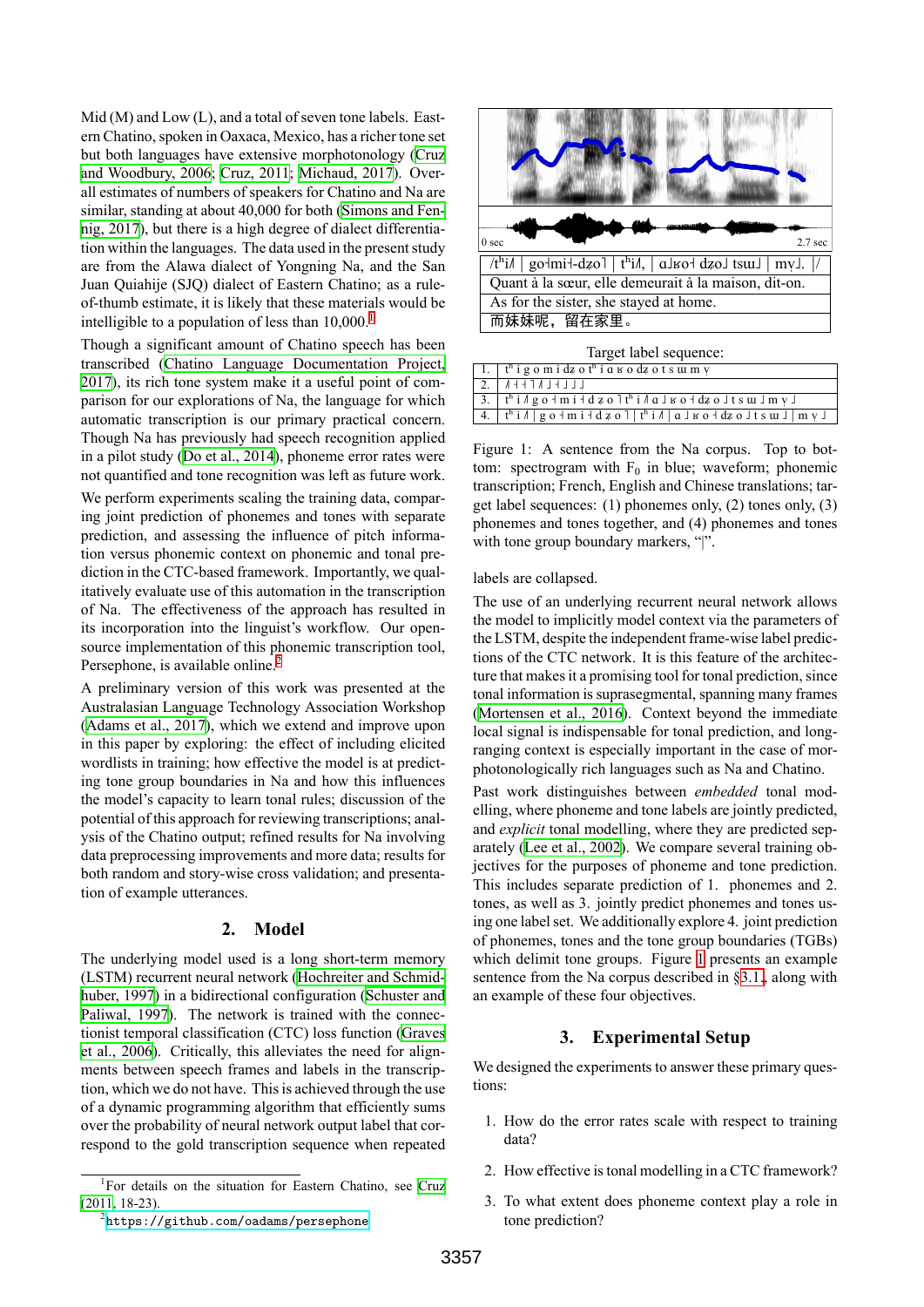4. Does joint prediction of phonemes and tones help minimize error rates?

We assess the performance of the systems as training data scales from 10 minutes to 224 minutes of spontaneous speech of a single Na speaker, and between 12 and 50 minutes for a single speaker of Chatino. Experimenting with this extremely limited training data gives us a sense of how much a linguist needs to transcribe before this technology can be profitably incorporated into their workflow.

We evaluate both the phoneme error rate (PER) and tone error rate (TER) of models based on the same neural architecture, but with varying input features and output objectives. Input features include  $log$  Filterbank features<sup>[3](#page-2-1)</sup> (fbank), pitch features of [Ghahremani et al. \(2014](#page-8-17)) (pitch), and a combination of both (fbank+pitch). These input features vary in the amount of acoustic information relevant to tonal modelling that they include. The output objectives correspond to those discussed in §[2.](#page-1-3): tones only (tone), phonemes only (phoneme), or jointly modelling both (joint). We denote combinations of input features and target labellings as *⟨*input*⟩⇒⟨*output*⟩*.

In case of tonal prediction we explore similar configurations to that of phoneme prediction, but with two additional points of comparison. The first is predicting tones given one-hot phoneme vectors (phoneme) of the gold phoneme transcription (phoneme*⇒*tone). The second predicts tones directly from pitch features (pitch*⇒*tone). These points of comparison serve to give us some understanding as to how much tonal information is being extracted directly from the acoustic signal versus the phoneme context.

In the fbank+pitch*⇒*joint configuration, we additionally explore the difference in performance between models that jointly predict tone group boundaries as well as phonemes and tones.

## <span id="page-2-0"></span>**3.1. Data**

We explore application of the model to the Na corpus (Michaud and Latami, 2017b) that is part of the Pangloss collection([Michailovsky et al., 2014\)](#page-8-18). This corpus consists of around 100 narratives, constituting 11 hours of speech from one speaker in the form of traditional stories, and spontaneous narratives about life, family and customs [\(Michaud,](#page-8-10) [2017](#page-8-10), 33). Several hours of recordings of spontaneous narratives have been phonemically transcribed, and we used up to 224 minutes of this for training, 24 minutes for validation and 23 minutes for testing. This represents an increase in training data from that used in preliminary reports on this work([Adams et al., 2017\)](#page-8-13). Included in this additional data is 6 minutes and 30 seconds of semi-automatically transcribed speech of the narrative *Housebuilding 2* (Michaud and Latami, 2017a), where an automatic transcription of a model trained on less data was used as a canvas by the linguist during a field trip in 2017.

The total number of phoneme and tone labels used for automatic transcription was 90 and 7 respectively. This rep-



<span id="page-2-2"></span>Figure 2: Phoneme error rate (PER) and tone error rate (TER) on test sets as training data is scaled from around 10 minutes up to 150 minutes for Na (left) and up to 50 minutes for Chatino (right). The legend entries are formatted as *⟨*input*⟩ ⇒ ⟨*output*⟩* to indicate model input and output.

resents an increase in the number of phonemes from previously reported results, where 78 were used [\(Adams et](#page-8-13) [al., 2017\)](#page-8-13). This increase is the result of improved preprocessing of the linguist's transcriptions, taking place in parallel with improvements to the original transcriptions to arrive at full consistency. Concerning the preprocessing, (1) we represent fillers /əəə…/ and /mmm…/ with their own tokens; (2) onsetless syllables which are digraphs /wæ/, /wɑ/, /wɤ/, /jæ/, /jɤ/, /jo/ are also now represented as a single token because they constitute phonological units (syllable rhymes; Na syllables are composed of an onset, a rhyme, and a tone). Concerning improvements to the original transcriptions, we addressed cases where the same phoneme had inconsistent representation in the corpus, such as  $/w\tilde{x}$  and  $/\tilde{w}x$ , as well as an instance where the unicode representation of a single phoneme was sometimes v+nasality+syllabic diacritic and sometimes v+syllabic diacritic+nasality. We computed the Na results of Tables [1-](#page-3-0)[3](#page-4-0) using the larger suite of 224 minutes and these preprocessing changes.

For Chatino, we used data of [Ćavar et al. \(2016\)](#page-8-19) from the GORILLA language archive for Eastern Chatino of San Juan Quiahije, Oaxaca, Mexico (Cavar et al., 2016) for the purposes of comparing phoneme and tone prediction with Na when data restriction is in place. We used up to 50 minutes of data for training, 6 minutes for validation and 6 minutes for testing. The phoneme inventory we used consists of 31 labels along with 14 tone labels. For both languages, preprocessing involved removing punctuation and any other symbols that are not phonemes, tones or the tone

<span id="page-2-1"></span><sup>&</sup>lt;sup>3</sup>41 log Filterbank features along with their first and second derivatives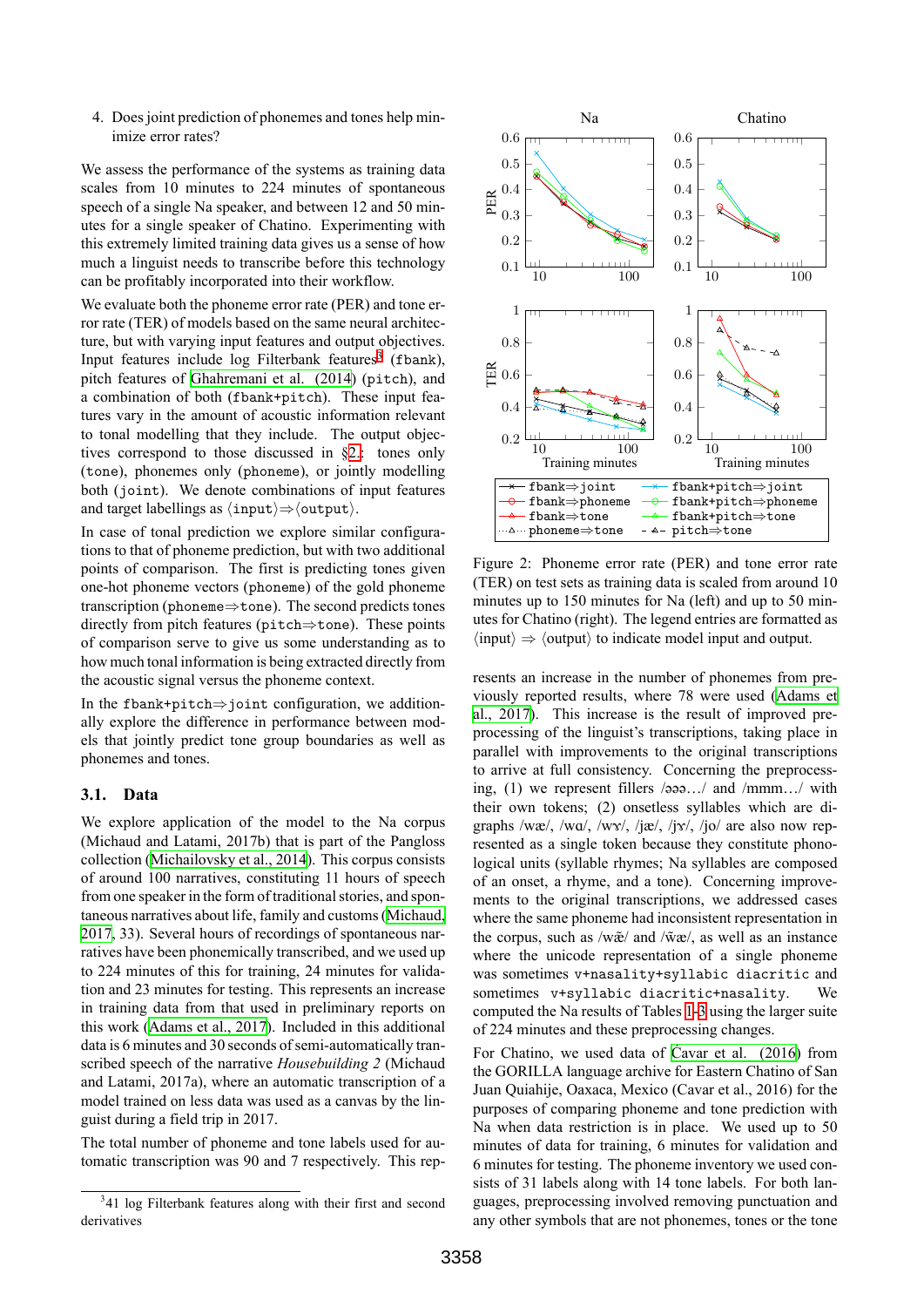|             |         | Chatino |       | Na             |       |                          |
|-------------|---------|---------|-------|----------------|-------|--------------------------|
| Input       | Output  | PER 1   | TER 1 | PER 1          | TER 1 | TGB-F1 $_{\uparrow}$     |
| fbank       | joint   | 0.205   | 0.380 | 0.119          | 0.219 | 0.845                    |
| fbank+pitch | joint   | 0.217   | 0.361 | 0.128          | 0.177 | 0.856                    |
| fbank       | phoneme | 0.206   |       | 0.112          |       |                          |
| fbank+pitch | phoneme | 0.220   |       | 0.129          |       | $\overline{\phantom{0}}$ |
| fbank       | tone    | -       | 0.474 | $\overline{a}$ | 0.394 | 0.830                    |
| pitch       | tone    | -       | 0.735 | $\overline{a}$ | 0.513 | 0.789                    |
| fbank+pitch | tone    | -       | 0.486 |                | 0.240 | 0.847                    |
| phoneme     | tone    | -       | 0.405 |                | 0.267 | 0.850                    |

<span id="page-3-0"></span>Table 1: The phoneme error rate (PER) and tone error rate (TER) of a variety of models for transcription of Chatino and Na, along with tone group boundary F1 scores (TGB-F1) for Na. The Chatino models were trained on a total 50 minutes of training data, while the Na models were trained on 224 minutes.

group boundary (TGB) symbol, "|", such as hyphens connecting syllables within words.

# **3.2. Training and Tuning**

We trained each configuration for a minimum of 30 epochs, stopping if no improvements on the validation set were found for 10 consecutive epochs thereafter. Occasionally (*<* 10% of the time) model training failed to converge, in which case training was restarted. Batch size varied with the training set, between 4 and 64 utterances as the total number of training utterances scaled from 128 to 2,048.

We tuned the hyperparameters on the Na validation set, settling on 3 hidden layers with 250 hidden units as a consistently solid performer across fbank*⇒*phoneme, fbank+pitch*⇒*joint and phoneme*⇒*tone for varying amounts of training data up to 150 minutes. For the full Na data set of 224 minutes, 400 hidden layers performed better and was used for the results in Tables [1](#page-3-0)-[3.](#page-4-0) We averaged results across 3 training runs.

# **4. Quantitative Results**

<span id="page-3-1"></span>Figure [2](#page-2-2) shows the phoneme and tone error rates for Na and Chatino as training is scaled from around 10 minutes.

Note that the results for Na reported in Tables [1](#page-3-0)[-3](#page-4-0) are substantially better than the best results reported in Figure [2](#page-2-2), on account of preprocessing changes, increased data and use of hyperparameters that are more effective for the larger amount of data. The settings used for Figure [2](#page-2-2) were tailored to a smaller data set, but could be further improved. The Chatino data and its preprocessing remain unchanged.

**Error rate scaling** Error rates decrease logarithmically with training data. The best methods have a lower than 30% PER with 30 minutes of training data. We believe it is reasonable to expect similar trends in other languages with similar data quality and a single speaker. These results thus suggest how much audio linguists might need to transcribe before semi-automation can become part of their workflow.

**Tonal modelling** TER is always higher than PER for the same amount of training data, despite there being only 7 tone labels versus 90 phoneme labels in our Na experiment. This is true even when pitch features are present. However, it is unsurprising since the tones have overlapping pitch ranges, and can be realized with vastly different pitch over the course of a single sentence. This suggests that context is more important for predicting tones than phonemes, which are more context-independent.

fbank*⇒*tone and pitch*⇒*tone are vastly inferior to other methods, all of which are privy to phonemic information via training labels or input. However, combining the fbank and pitch input features (fbank+pitch*⇒*tone) makes for a competitive approach for tonal prediction in Na at maximum training data. This indicates both that these features are complementary and that the model has learnt a representation useful for tonal prediction that is on par with explicit phonemic information.

Though tonal prediction is more challenging than phoneme prediction, these results suggest automatic tone transcription is feasible using this architecture, even without inclusion of explicit linguistic information such as constraints on valid tone sequences, which is a promising line of work.

In the case of phoneme-only prediction, the use of pitch information doesn't help reduce the PER, which differs from previous work([Metze et al., 2013\)](#page-8-4), including our own preliminary results([Adams et al., 2017\)](#page-8-13).

**Phoneme context** To assess the importance of context in tone prediction, phoneme*⇒*tone gives us a point of comparison where no acoustic information is available at all. It performs reasonably well for Na, and competitively for Chatino. One likely reason for its solid performance is that long-range context is modelled more effectively with phoneme input features, as there are vastly fewer phonemes per sentence than speech frames. The rich morphotonology of Na and Chatino means context is important in the realisation of tones, explaining why phoneme*⇒*tone can perform almost as well as methods using acoustic features.

**Joint prediction** Interestingly, joint prediction of phonemes and tones does not consistently outperform the best methods for phoneme-only prediction. In light of the celebrated successes of multitask learning in various domains([Collobert et al., 2011](#page-8-20); [Deng et al., 2013](#page-8-21); [Girshick,](#page-8-22) [2015;](#page-8-22) [Ramsundar et al., 2015](#page-9-7); [Ruder, 2017\)](#page-9-8), one might expect training with joint prediction of phonemes and tones to help, since it gives more relevant contextual information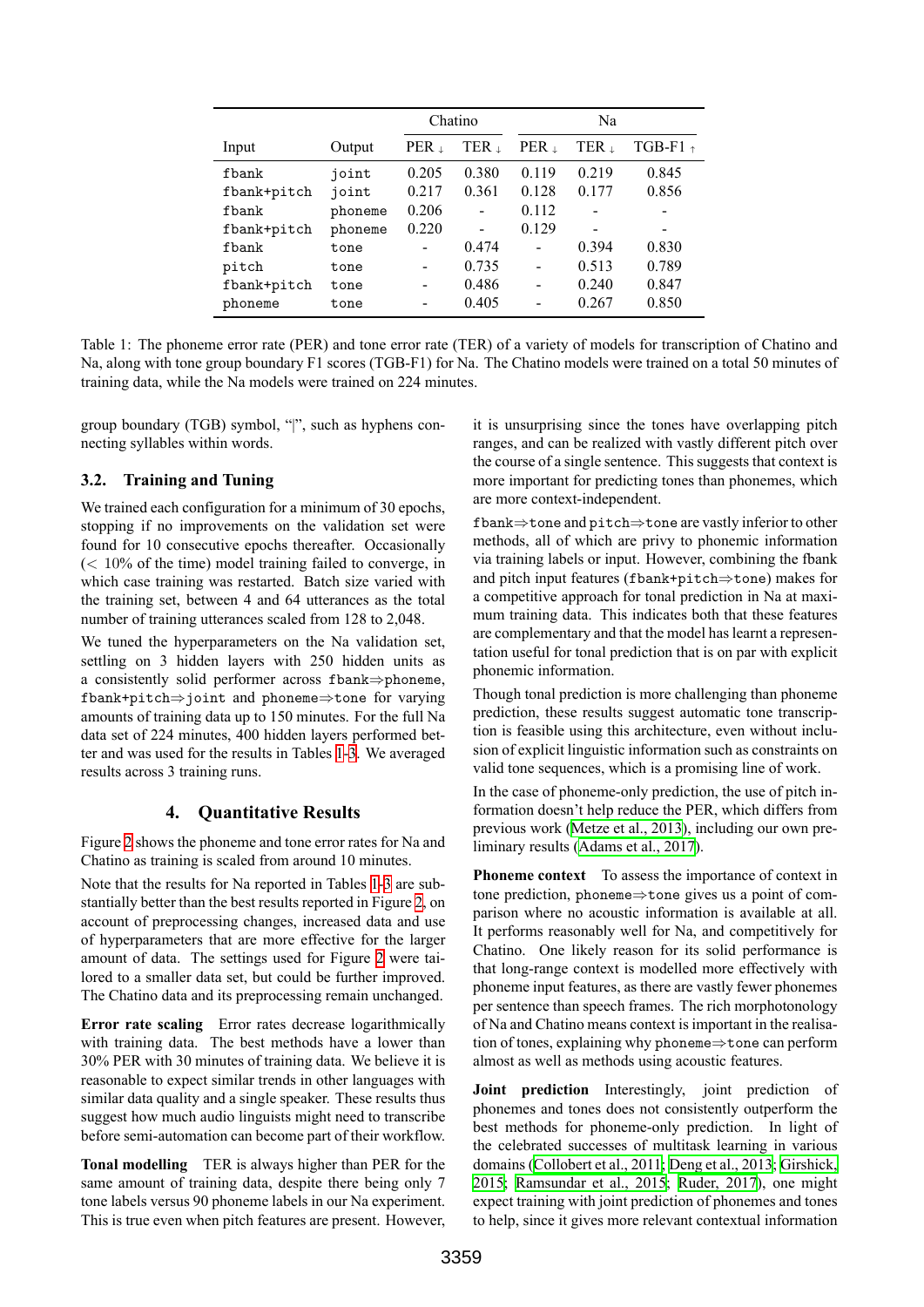to the model. The TER, on the other hand, is always at its lowest when tones are jointly predicted with phonemes.

**Na versus Chatino** The trends observed in the experimentation on Chatino were largely consistent with those of Na, but with higher error rates owing to less training data and a larger tone label set. There are two differences with the Na results worth noting. One is that phoneme*⇒*tone is somewhat more competitive in the case of Chatino, suggesting that phoneme context plays a more important role in tonal prediction in Chatino. The second is that fbank*⇒*tone outperforms pitch*⇒*tone, and that adding pitch features to Filterbank features offers less benefit than in Na. This may be because the phonological interpretation of the pitch features is less straightforward in Chatino than it is in Na.

**Tone group boundary markers** An important concept in the morphotonology of Na is the notion of a *tone group*. Tone groups (phonological phrases) describe segments of speech in which the realization of tones may have interdependent relationships. Since the rules by which tones influence neighbouring tones in a tone group are well described [\(Michaud, 2017\)](#page-8-10), there is potential to harness these rules to improve tone transcription in a rule-based fashion by enforcing transcriptions to comport with these rules. While the specifics of the rules are language dependent, there is potential to enable linguists to describe these rules to the model in order to improve transcription in the language documentation setting. However, this relies on identifying tone groups since the tonal rules do not hold across the dividing lines between tone groups.

Tone group boundaries (TGBs) are the points that demarcate tone groups. While TGBs are a somewhat more abstract concept than that of phones or tones, there are acoustic features that may be harnessed to determine these tone group boundaries, including rhythm, duration,  $F_0$ , and details in the articulation of vowels and consonants. In light of the performance achieved when predicting tones from phonemes without acoustic information (phoneme*⇒*tone), and the potential value in harnessing tone group information for improved tonal prediction or rule-based methods, we additionally evaluated the performance of TGB prediction.

The first two rows of Table [2](#page-4-1) show the performance of models trained without and with TGB prediction, respectively. TGB prediction is surprisingly accurate as per the F1 score. Prediction of TGBs decreases phoneme error rates somewhat, and decreases tone error rate moreso. TGBs have influence on the tones that precede and follow them, so this is unsurprising. While there is in principle no inherent link between tone group boundaries and phonemes (any syllable can occur before a tone-group boundary), some morphemes, such as the reported speech particle /tsɯ/, are frequent at the end of sentences, and the end of sentences also means the end of a tone group. Topic markers (the most frequent morphemes in the language) are also often found at TGBs and that can create a bias. This can potentially account for the decrease in PER when the model is trained to predict TGBs.

**Elicited speech** It is common practice in field linguistics to elicit clear non-spontaneous speech of interesting gram-

| TGB            | Wordlist $PER_{\perp}$ |       | TER <sub>1</sub> | $TGB-F1$ $\rightarrow$ |
|----------------|------------------------|-------|------------------|------------------------|
| No             | No                     | 0.131 | 0.184            |                        |
| Yes            | N <sub>0</sub>         | 0.128 | 0.177            | 0.856                  |
| N <sub>0</sub> | Yes                    | 0.129 | 0.178            |                        |
| Yes            | Yes                    | 0.135 | 0.179            | 0.858                  |

<span id="page-4-1"></span>Table 2: Results for Na with 224 minutes of spontaneous narrative speech and, where applicable, and 105 minutes of elicited wordlist speech. TGB-F1 is the F1 score of tone group boundary prediction.

| Cross-validation     | $PER+$         | TER 1          | $TGB-F1$ $\rightarrow$ |
|----------------------|----------------|----------------|------------------------|
| Story-wise<br>Random | 0.163<br>0.150 | 0.205<br>0.189 | 0.842<br>0.855         |
| Default test set     | 0.128          | 0.177          | 0.856                  |

<span id="page-4-0"></span>Table 3: *Story-wise* cross-validation results for Na. Since a linguist will apply their model to utterances in narratives unseen in the training data, the first row is perhaps most representative of the results that can be expected in practice.

matical constructs to complement the collection of natural spontaneous speech. Such elicitation is useful for linguistic analysis, since some forms are unlikely to be found in a small corpus of spontaneous speech, and thus one cannot arrive at complete morphological paradigms. On the other hand, elicited speech tends to have bias and lacks many properties of spontaneous speech and so a balance of spontaneous and elicited speech is considered important [\(Cruz](#page-8-23) [and Woodbury, 2014;](#page-8-23) [Niebuhr and Michaud, 2015](#page-9-9)).

Supplementing the 224 minutes of Na training data is 104 minutes of elicited speech in the form of wordlists. For linguists interested in incorporating automation into their transcription workflow, one question is: what is the relative value of elicited speech versus spontaneous speech for improving the system? For insight into this we additionally include the elicited speech in the Na training set, constituting a 46% increase in the total duration of training data.

Table [2](#page-4-1) shows the performance change when wordlists are additionally included in the training data. Using wordlists and not predicting TGBs yields a comparable improvement to adding prediction of TGBs without wordlists. However, when both TGBs are predicted and wordlists are used, the PER goes up, even though the TGB-F1 does not suffer. TGBs are easy to predict in the wordlists because there tend to be fewer of them and they tend to delimit repeats of the same word. As a result the phonemes TGBs co-occur with in that context is biased differently to those that they cooccur with in the spontaneous narratives, even though the TGB serves the same function. The nature of the interdependence between TGBs and phonemes is thus different in the narratives versus the wordlists. This observation illustrates how speech processing tools can help characterize how the function of a given sign differs across linguistic data sets, opening up new possibilities for linguisticsemiotic studies of speech corpora.

Our results are consistent with conventional machine learning understanding that training data should be similar to test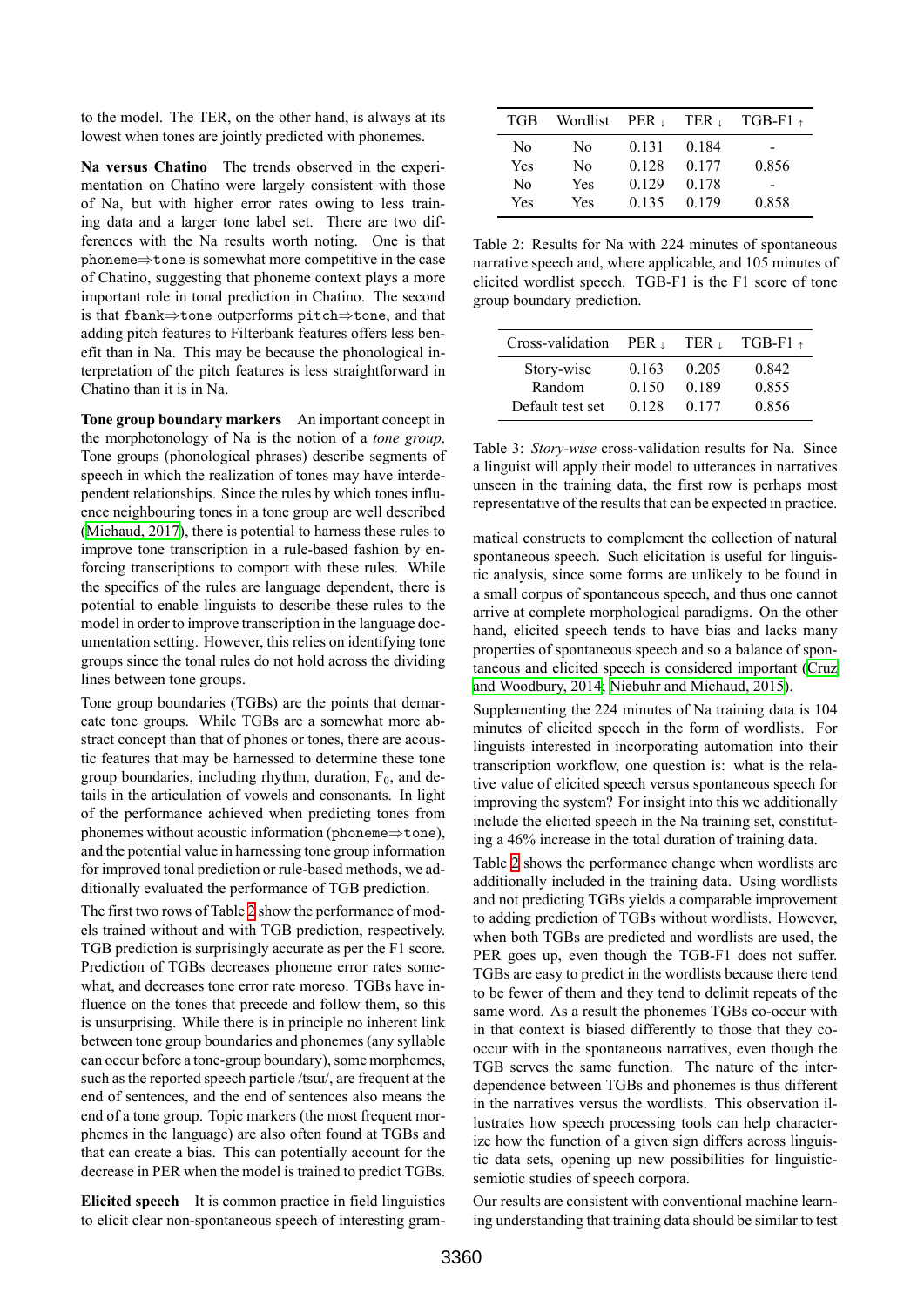data. Thus, slower hyper-articulated training data may not necessarily help a model transcribe faster hypo-articulated speech that the linguist ultimately wants to transcribe.

*Story-wise* **cross-validation** The quantitative results reported up to this point are based on training, validation and test sets randomly selected at the utterance level. However, this means the training set gets a fair representation of utterances from all the narratives present in the test set. Since the vocabulary of different narratives is different, it may be more insightful to evaluate the performance on a held-out narrative. We performed cross-validation where each fold involves testing on one of 27 held-out narratives (stories). Results are presented in Table [3](#page-4-0), using the fbank+pitch*⇒*joint configuration with TGB prediction and without wordlists. Performance is substantially worse than the performance on the test set, with large variation between the stories for a minimum and maximum PER of 0.125 and 0.249, respectively and a minimum and maximum TER of 0.157 and 0.241. To ensure that this difference between story-wise cross-validation and the default test set reflects the challenge of encountering new storyspecific content and isn't simply an artefact of the test set, we performed random cross-validation with held-out sets of the size of the average narrative. Performance for this task was worse than on the test set, but substantially better than story-wise cross-validation. The story-wise cross validation is thus most representative of the error rates to be expected in the transcription of subsequent Na data.

**Implicit learning of tone rules** In Na, a set of phonological tone rules govern how the underlying tones of words are converted to surface tones when realised in a tone group. To gain some insight into how prediction of TGBs can inform how tones should be predicted, we consider instances in the transcription where tone group boundaries influence the realisation of tones, and compare performance of the model that predicts TGBs (denoted as TGB) versus the one that doesn't (denoted as *¬*TGB).

Tone rule 6([Michaud, 2017](#page-8-10), 323) states *"In tone-groupfinal position, H and M are neutralized to H if they follow a L tone."* The Mid and High tones are acoustically identical in the tone group final position, and so the transcription is normalized to H. For example,  $/|dz \gamma|$  becomes  $/|\mathrm{d}z\gamma\mathrm{d}t\mathrm{s}^{\mathrm{h}}\mathrm{o}||/$ .

In the test set, in 26.4% of the instances where this rule applies, it had not been applied by the human transcriber. Michaud hesitated on whether to transcribe according to the surface phonology or the tonal string prior to the application of this phonological rule. A decision was only made in 2015 and not all the narratives have yet been normalized. This means the training set used a mix of both tones and generally biased towards the high tone. "The transcription of spontaneous speech in little-known languages (...) is built on a more or less shaky foundation of linguistic hypotheses (...). It is certainly not raw or unchanging data." [\(Jacobson](#page-8-24) [et al., 2001](#page-8-24), 81).

The percentage of tones that were M in such positions was 27.7% and 23.0% for TGB and *¬*TGB respectively, which is close to the ratio in the reference transcriptions.

|           |    | Hypothesis |    |    |    |    |
|-----------|----|------------|----|----|----|----|
|           |    | L          | M  | Н  | LΗ | MН |
|           | L  | 88         | 10 |    |    |    |
|           | Μ  |            | 88 |    |    |    |
|           | Н  | 5          | 14 |    |    | 2  |
| Reference | LH |            | 11 | 6  | 47 | 2  |
|           |    | 14         | 28 | 15 |    |    |

<span id="page-5-1"></span>Figure 3: Confusion matrix showing the rates of substitution between Na tones (as a percentage, normalized per reference tone).



<span id="page-5-2"></span>Figure 4: Confusion matrix showing the rates of substitution between Chatino tones (as a percentage, normalized per reference tone).

*¬*TGB transcribed with either an M or H tone 63.7% of the time in instances where the rule applies. However, TGB predicted M or H 80.4% of the time. Considering only instances when the latter model predicted a following TGB (TGB recall was 87.5%), this probability increased to 83.1%. This does suggest that predicting TGBs helps the model to learn that these tones should be transcribed as M or H in this situation.[4](#page-5-0)

For tone rule 3 ("*In tone-group-initial position, H and M are neutralized to M*") the human annotator was 100% accurate. For instances where rule 3 applies, an M tone was predicted 88.6% by *¬*TGB, and 89.4% by TGB. Considering instances where the latter model accurately predicts the TGB (TGB recall was 83.2%), the accuracy increases to 93.1%.

There is thus some evidence to suggest that these tonal rules are learnt implicitly and benefit from TGB prediction.

**Na tone errors** Figures [3](#page-5-1) and [4](#page-5-2) show the most common tone substitution mistakes for Na and Chatino respectively using the fbank+pitch*⇒*joint configuration. The relative rates of substitution were similar for other methods. For Na, the most mis-recognized tone was the MH contour, which was frequently misclassified as M, H and L. These three tones are far more common, giving a bias to the training data. Moreover, in running speech the M and H tones have pitch ranges and phonetic contours that overlap substantially with the MH tone (due to tonal coarticulation as well as intonation: the conveyance of prominence and phrasing).

**Chatino tone errors** For Chatino, the most common errors were mislabelling tones as tone 1 (H) instead of 32 (MH), 0 ("super high"), 14 (HL-(0)) and 20 (M0). These tones generally have a similar pitch to tone 1. The speaker's

<span id="page-5-0"></span><sup>&</sup>lt;sup>4</sup>These percentages were based on the test hypotheses across 4 different trained models.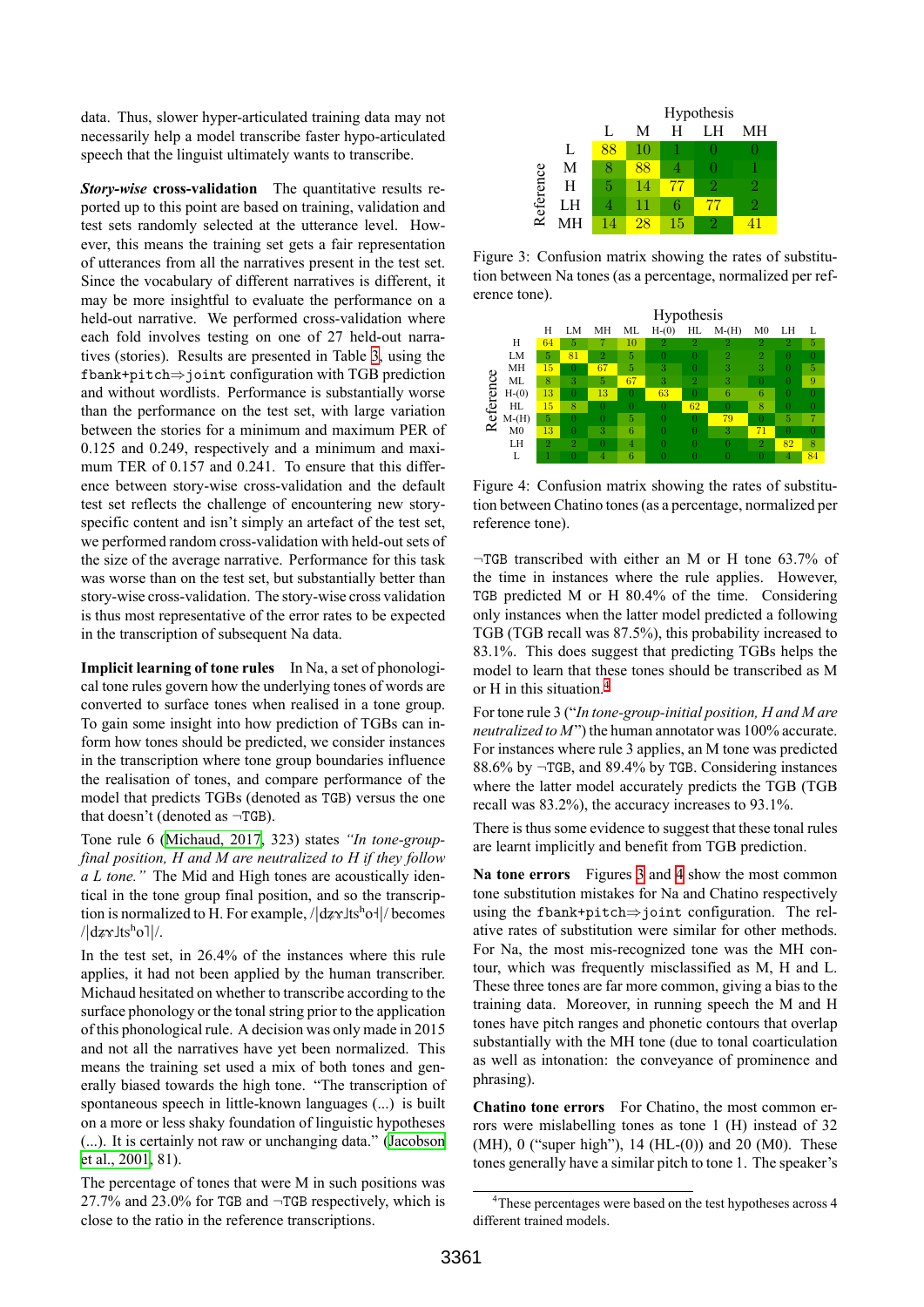| Reference  | $t^h$ i + k i + s e $\perp$   $t^h$ i + dz $\mu$ J s e $\perp$                                 |
|------------|------------------------------------------------------------------------------------------------|
| TGB        | $t^h$ i + k i $\vert s \vert$ s e $\vert \vert t^h$ i + dz i $\vert s \vert$ s e $\vert \vert$ |
| $\neg TGB$ | $t^h$ i + k i $\rfloor$ s e $\rfloor$ $t^h$ i $\land$ dz i $\rfloor$ s e $\rfloor$             |

<span id="page-6-1"></span>Table 4: An example Na transcription (from the narrative *Sister V1*, utterance #30), and the automatic transcriptions of two models from the joint phoneme and tone prediction task. TGB is a model that additionally predicts tone group boundary markers, while *¬*TGB does not. The reference transcription has punctuation and syllable boundaries removed.

tone 1 goes from 310-315HZ. Tone 32 runs roughly 270- 290Hz, so it is possible the model is catching the top range of the contour. Similarly, tone 14 and 1 begin at the same level, with 14 going from 300-170Hz. This suggests that the model isn't considering the whole contour (see [§5.2.](#page-6-0)). In isolation, it is difficult to distinguish the 0 and 1 tone, and tone 20 also starts roughly at 310Hz before going up to 370Hz and back down to 340Hz. In contrast, there was limited confusion between tones with substantially different pitch, even frequently occurring ones such as tone 4 (L).

# **5. Qualitative Discussion**

#### **5.1. Na**

The error rates in the above quantitative analysis are promising, but is this system of practical use in a linguistic workflow? We discuss here the experience of a linguist (Michaud) in applying this model to Na data to aid in transcription of 9 minutes and 30 seconds of speech.

The phonemic errors typically make linguistic sense: they are not random added noise and often bring the linguist's attention to phonetic facts that are easily overlooked because they are not phonemically contrastive.

One set of such errors is due to differences in articulation between different morphosyntactic classes. For example, the noun 'person' /hĩ]/ and the relativizer suffix /-hĩ]/ are segmentally identical, but the latter is articulated much more weakly than the former and it is often recognized as /ĩ/ in automatic transcription, without an initial /h/. Likewise, in the demonstrative /tsh ull the initial consonant /tsh is often strongly hypo-articulated, resulting in its recognition as a fricative  $\frac{1}{5}$ ,  $\frac{1}{2}$ , or  $\frac{1}{2}$  instead of an aspirated affricate. The extent to which a word's morphosyntactic category influences its pronunciation is known to be language-specific [\(Brunelle et al., 2015\)](#page-8-25); the phonemic transcription tool indirectly reveals that this influence is considerable in Na.

A second set is due to loanwords containing combinations of phonemes that are unattested in the training set. For example /ʑɯ˩pe˧/, from Mandarin *rìběn* (日本 , 'Japan'). /pe/ is otherwise unattested in Na, which only has /pi/; accordingly, the syllable was identified as /pi/. In documenting Na, Mandarin loanwords were initially transcribed with Chinese characters, and thus cast aside from analyses, instead of confronting the issue of how different phonological systems coexist and interact in language use.

A third set of errors made by the system result in an out-

| Reference | $n$ d e 2 j y an 1 w a 42 n e 2                  |
|-----------|--------------------------------------------------|
|           | Hypothesis $n d e 2 j y o 14 w a 42 r e 2 n e 2$ |
| Revised   | $n$ d e 2 j y an 1 w a 42 r e 2 ne 2             |

<span id="page-6-2"></span>Table 5: An example transcription of a Chatino sentence. There were common errors made in the model's hypothesis, such as confusing low and high back nasal vowels. The automatic transcription also highlighted errors in the reference transcription, leading to its revision.

put that is not phonologically well formed, such as syllables without tones and sequences with consonant clusters such as  $\frac{1}{\sqrt{2}}$ . These cases are easy for the linguist to identify and amend.

The recognition system currently makes tonal mistakes that are easy to correct on the basis of elementary phonological knowledge: it produces some impossible tone sequences such as M+L+M inside the same tone group. Very longranging tonal dependencies are not harnessed so well by the current tone identification tool. This is consistent with quantitative indications in [§4.](#page-3-1) and is a case for including a tonal language model or refining the neural architecture to better harness long-range contextual information.

Table [4](#page-6-1) exemplifies common errors and successes of the models. Erroneous replacement of the mid tone (/ $\frac{1}{1}$ ) with the low tone  $(|\mathbf{I}|)$  was one of the most common mistakes for all models. In the second tone group, the absence of a tone group boundary following the  $/t<sup>h</sup>$  i  $\frac{1}{t}$  precludes the use of the mid-high tone  $(\Lambda / \Lambda)$ , even though phonetically there is a rise there. The model with tone group boundary prediction (TGB) halved the number of mis-transcriptions of  $/$ √/ as  $/$ *M*, suggesting it used information about tone groups to learn a more phonological representation. In all models, misclassification of /ɯ / as /i/ was one of the most common errors.

## <span id="page-6-0"></span>**5.2. Chatino**

For tonal prediction in Chatino, the model has issues distinguishing between ascending and descending tones that have overlapping pitch ranges. There is additional trouble with distinguishing contours and floating tones. It was noted by the linguist (Hilaria Cruz) that in many of these cases it appears as though the model likes to pick up just one point in the tonal range. This is not inconsistent with typical behaviour of CTC-based networks, where label probabilities tend to spike in narrow windows of time [\(Graves et al.,](#page-8-7) [2006\)](#page-8-7). The model may be getting overconfident in the prediction of tone in a narrow part of the contour, but a more thorough investigation into the timing and cause of label probability peaks is required to be conclusive.

As for phonemes, the system had issues recognizing laminal sounds (eg. *ndyke32wan4* recognized as *ne32wan4*), prenasalized stops and glottal stops (eg. *ntyqya24qa1* recognized as *ya140qa1*). All of these are phonemically contrastive and are key sounds in SJQ Chatino.

There are also frequent issues with back nasal vowels. In the example in Table [5,](#page-6-2) there is a confusion between a low back and high back nasal vowel. There also tend to be is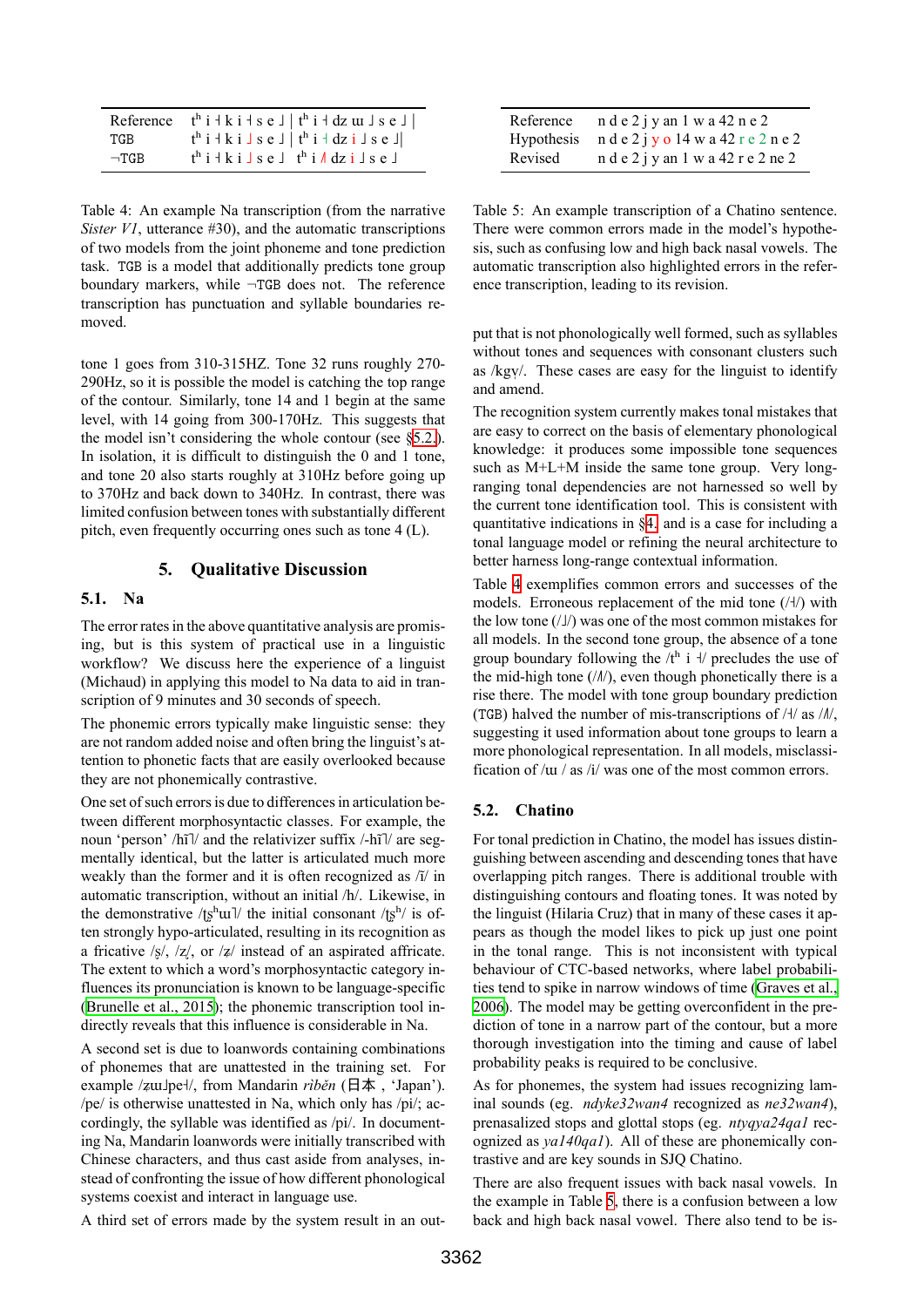sues with double mora (eg. *ja4jlyo20ren2enq1* recognized as *ja4jlyo20ren1*).

# **6. Benefits for the Linguist**

Using this automatic transcription as a starting point for manual correction was found to confer several benefits to the linguists.

**Faithfulness to acoustic signal** The model produces output that is faithful to the acoustic signal. In casual oral speech there are repetitions and hesitations that are sometimes overlooked by the transcribing linguist. When using an automatically generated transcription as a canvas, there can be full confidence in the *linearity* of transcription, and more attention can be placed on linguistically meaningful dialogue with the language consultant. There are also perceived benefits to this faithfulness even in the case of SJQ Chatino, where the linguist is a native speaker (Cruz).

**Typographical errors and the transcriber's mindset** Typographic errors are common, with a large number of phoneme labels and significant use of combinations of keys (Shift, Alternative Graph, etc). By providing a highaccuracy first-pass automatic transcription, much of this manual data entry is avoided. Enlisting the linguist solely for correction of errors also allows them to embrace a critical mindset, putting them in "proofreading mode," where focus can be entirely centred on assessing the correctness of the system output without the additional distracting burden of data entry.

In the Na documentation workflow, the importance of this effect is amplified, since the linguist is not a native speaker: transcriptions are made during fieldwork with a language consultant and are difficult to correct later on based only on auditory impression when the consultant is not available.

Although native speaker linguists have the great advantage of being able to carry out transcription independent of consultants (as in the case of Hilaria Cruz for SJO Chatino), native language orthographies are for the most part very young and for this reason, there are few people who are trained to perform these tasks. The transcription is thus overwhelmingly handled by few overworked native linguists, which has led to repetitive stress injuries from excessive typing.

**Speed** Assessing automatic transcription's influence on the speed of the overall language documentation process will require time. Language documentation is a holistic process. Beyond phonemic transcription, documentation of Na involves other work that happens in parallel: translating, copying out new words into the Na dictionary, and being constantly on the lookout for new and unexpected linguistic phenomena.

In the case of Na, this all takes place in the context of discussions with a native speaker linguist. Further complicating this, Michaud's proficiency of the language and speed of transcription is dynamic, improving over time. This makes comparisons difficult.

From this preliminary experiment, the efficiency of the transcription in the Na workflow was perceived to be improved, but the benefits lie primarily in the advantages of providing a transcript faithful to the recording, and allowing the linguist to minimize manual entry, focusing on correction and enrichment of the transcribed document.

**The snowball effect** More data collection means more training data for better automatic transcription performance. The process of improving the acoustic model by training on such semi-automatic transcriptions has begun, with the freshly transcribed *Housebuilding2* used in this investigation having already been incorporated into subsequent Na acoustic modelling training. In the current set-up, this has involved sending new transcriptions between the linguist and computer-science for re-training, though it's conceivable this process could be automated at the linguist's end.

**Reviewing transcriptions** A goal of Michaud in the Na documentation process is carefully groomed transcriptions. As stated earlier, conventions for transcribing a newly documented language are not static but change.

The process of using cross-validation to review transcriptions for Na is now in its early stages. In this process, some errors in transcription have been noted that arose from the workflow: A form of respeaking that took place in the documentation has had some minor influence on the transcription. Sometimes the consultant would be requested to respeak a few seconds of speech for the greatest clarity, or Michaud would respeak. In both cases, substitutions of one acceptable variant for another can happen, such as replacing "this" for "that" when they are semantically equivalent. One instance is in *Buried Alive 2*, sentence #123 (Michaud and Latami, 2017b), where Persephone predicted  $/t<sup>h</sup>y<sub>+</sub>/$  in the 5th tone group, while the manual transcription has /tshul/ on the basis of a subtly distinct respeaking.

In 33 of 207 transcriptions in the Chatino validation set, comparison of the model hypothesis with the reference transcription helped the linguist to spot errors in the reference transcription (eg. Table [5](#page-6-2)). Since the Na narratives and Chatino read speech are substantially different, this suggests cross-language generality in the potential for automation to help highlight potential inconsistencies in the manual transcription, as well as aiding in the transcription of untranscribed resources.

# **7. Conclusion**

We have presented the results of applying a CTC-based LSTM model to the task of phoneme and tone transcription in a resource-scarce context: that of a newly documented language. Beyond comparing the effects of a various training inputs and objectives on the phoneme and tone error rates, we reported on the application of this method to linguistic documentation of Yongning Na. Its applicability as a first-pass transcription is very encouraging, and it has now been incorporated into the workflow for transcribing hitherto untranscribed speech as well as reviewing existing transcriptions. Our results give an idea of the amount of speech other linguists might aspire to transcribe in order to bootstrap this process: as little as 30 minutes in order to obtain a sub-30% phoneme error rate as a starting point, with further improvements to come as more data is transcribed in the semi-automated workflow.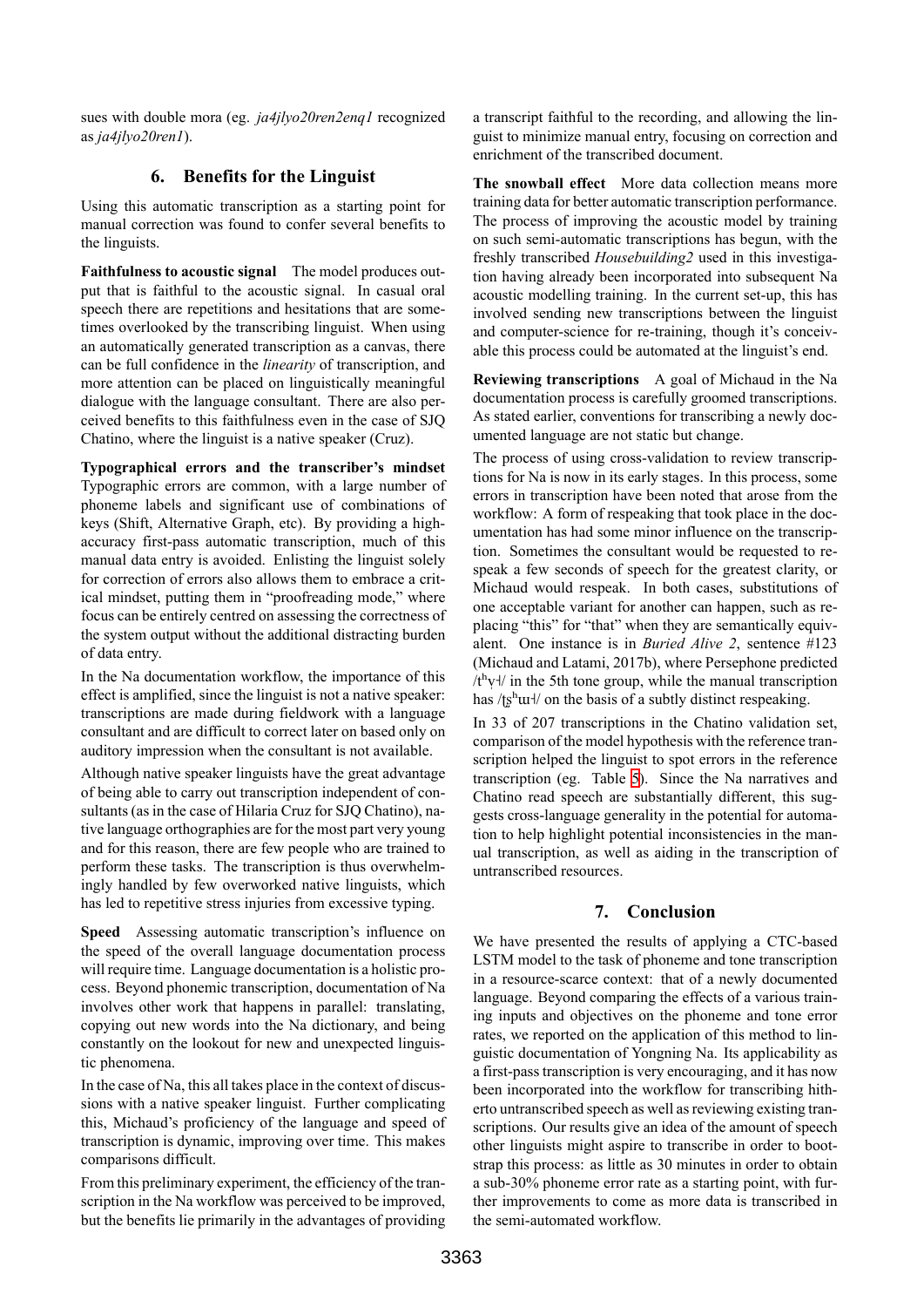## **8. Acknowledgements**

We are very grateful for support from NSF Award 1464553 *Language Induction Meets Language Documentation*.

#### **9. Bibliographical References**

- <span id="page-8-13"></span>Adams, O., Cohn, T., Neubig, G., and Michaud, A. (2017). Phonemic transcription of low-resource tonal languages. In *Australasian Language Technology Association Workshop 2017*, pages 53–60.
- <span id="page-8-1"></span>Besacier, L., Barnard, E., Karpov, A., and Schultz, T. (2014). Automatic speech recognition for underresourced languages: A survey. *Speech Communication*, 56:85–100.
- <span id="page-8-25"></span>Brunelle, M., Chow, D., and Nguyễn, T. N. U. (2015). Effects of lexical frequency and lexical category on the duration of Vietnamese syllables. In The Scottish Consortium for ICPhS 2015, editor, *Proceedings of 18th International Congress of Phonetic Sciences*, pages 1–5, Glasgow. University of Glasgow.
- <span id="page-8-2"></span>Burget, L., Schwarz, P., Agarwal, M., Akyazi, P., Feng, K., Ghoshal, A., Glembek, O., Goel, N., Karafiát, M., Povey, D., and Others. (2010). Multilingual acoustic modeling for speech recognition based on subspace Gaussian mixture models. In *Acoustics Speech and Signal Processing (ICASSP), 2010 IEEE International Conference on*, pages 4334–4337. IEEE.
- <span id="page-8-19"></span>Ćavar, M. E., Cavar, D., and Cruz, H. (2016). Endangered Language Documentation: Bootstrapping a Chatino Speech Corpus, Forced Aligner, ASR. In *LREC*, pages 4004–4011.
- <span id="page-8-11"></span>Chatino Language Documentation Project. (2017). Chatino Language Documentation Project Collection.
- <span id="page-8-20"></span>Collobert, R., Weston, J., and Karlen, M. (2011). Natural Language Processing ( almost ) from Scratch. 1:1–34.
- <span id="page-8-8"></span>Cruz, E. and Woodbury, T. (2006). El sandhi de los tonos en el Chatino de Quiahije. In *Las memorias del Congreso de Idiomas Indígenas de Latinoamérica-II*. Archive of the Indigenous Languages of Latin America.
- <span id="page-8-23"></span>Cruz, E. and Woodbury, T. (2014). Finding a way into a family of tone languages: The story and methods of the Chatino Language Documentation Project. *Language Documentation and Conservation*, 8:490–524.
- <span id="page-8-9"></span>Cruz, E. (2011). *Phonology, tone and the functions of tone in San Juan Quiahije Chatino*. Ph.D., University of Texas at Austin, Austin.
- <span id="page-8-21"></span>Deng, L., Hinton, G., and Kingsbury, B. (2013). New types of deep neural network learning for speech recognition and related applications: an overview. In *2013 IEEE International Conference on Acoustics, Speech and Signal Processing*, pages 8599–8603. IEEE, may.
- <span id="page-8-12"></span>Do, T.-N.-D., Michaud, A., and Castelli, E. (2014). Towards the automatic processing of Yongning Na (Sino-Tibetan): developing a 'light' acoustic model of the target language and testing 'heavyweight' models from five national languages. In *4th International Workshop on Spoken Language Technologies for Under-resourced Languages (SLTU 2014)*, pages 153–160, St Petersburg, Russia, may.
- <span id="page-8-6"></span>Feng, Y.-M., Xu, L., Zhou, N., Yang, G., and Yin, S.- K. (2012). Sine-wave speech recognition in a tonal language. *The Journal of the Acoustical Society of America*, 131(2):EL133–EL138.
- <span id="page-8-17"></span>Ghahremani, P., BabaAli, B., Povey, D., Riedhammer, K., Trmal, J., and Khudanpur, S. (2014). A pitch extraction algorithm tuned for automatic speech recognition. In *Acoustics, Speech and Signal Processing (ICASSP), 2014 IEEE International Conference on*, pages 2494– 2498. IEEE.
- <span id="page-8-22"></span>Girshick, R. (2015). Fast R-CNN. In *2015 IEEE International Conference on Computer Vision (ICCV)*, pages 1440–1448. IEEE, dec.
- <span id="page-8-7"></span>Graves, A., Fernandez, S., Gomez, F., and Schmidhuber, J. (2006). Connectionist Temporal Classification : Labelling Unsegmented Sequence Data with Recurrent Neural Networks. *Proceedings of the 23rd international conference on Machine Learning*, pages 369–376.
- <span id="page-8-0"></span>Himmelmann, N. (2006). Language documentation: what is it and what is it good for? In J. Gippert, et al., editors, *Essentials of language documentation*, pages 1–30. de Gruyter, Berlin/New York.
- <span id="page-8-3"></span>Hinton, G., Deng, L., Yu, D., Dahl, G. E., Mohamed, A. r., Jaitly, N., Senior, A., Vanhoucke, V., Nguyen, P., Sainath, T. N., and Others. (2012). Deep neural networks for acoustic modeling in speech recognition: The shared views of four research groups. *Signal Processing Magazine, IEEE*, 29(6):82–97.
- <span id="page-8-14"></span>Hochreiter, S. and Schmidhuber, J. (1997). Long shortterm memory. *Neural computation*, 9(8):1735–1780.
- <span id="page-8-24"></span>Jacobson, M., Michailovsky, B., and Lowe, J. B. (2001). Linguistic documents synchronizing sound and text. *Speech Communication*, 33:79–96.
- <span id="page-8-5"></span>Le, V.-B. and Besacier, L. (2009). Automatic speech recognition for under-resourced languages: application to Vietnamese language. *Audio, Speech, and Language Processing, IEEE Transactions on*, 17(8):1471–1482.
- <span id="page-8-16"></span>Lee, T., Lau, W., Wong, Y. W., and Ching, P. C. (2002). Using tone information in Cantonese continuous speech recognition. *ACM Transactions on Asian Language Information Processing (TALIP)*, 1(1):83–102.
- <span id="page-8-4"></span>Metze, F., Sheikh, Z. A. W., Waibel, A., Gehring, J., Kilgour, K., Nguyen, Q. B., and Nguyen, V. H. (2013). Models of tone for tonal and non-tonal languages. *2013 IEEE Workshop on Automatic Speech Recognition and Understanding, ASRU 2013 - Proceedings*, pages 261– 266.
- <span id="page-8-18"></span>Michailovsky, B., Mazaudon, M., Michaud, A., Guillaume, S., François, A., and Adamou, E. (2014). Documenting and researching endangered languages: the Pangloss Collection. *Language Documentation and Conservation*, 8:119–135.
- <span id="page-8-10"></span>Michaud, A. (2017). *Tone in Yongning Na: lexical tones and morphotonology*. Number 13 in Studies in Diversity Linguistics. Language Science Press, Berlin.
- <span id="page-8-15"></span>Mortensen, D. R., Littell, P., Bharadwaj, A., Goyal, K., Dyer, C., and Levin, L. (2016). PanPhon: A Resource for Mapping IPA Segments to Articulatory Feature Vectors. *Proceedings of COLING 2016, the 26th Interna-*